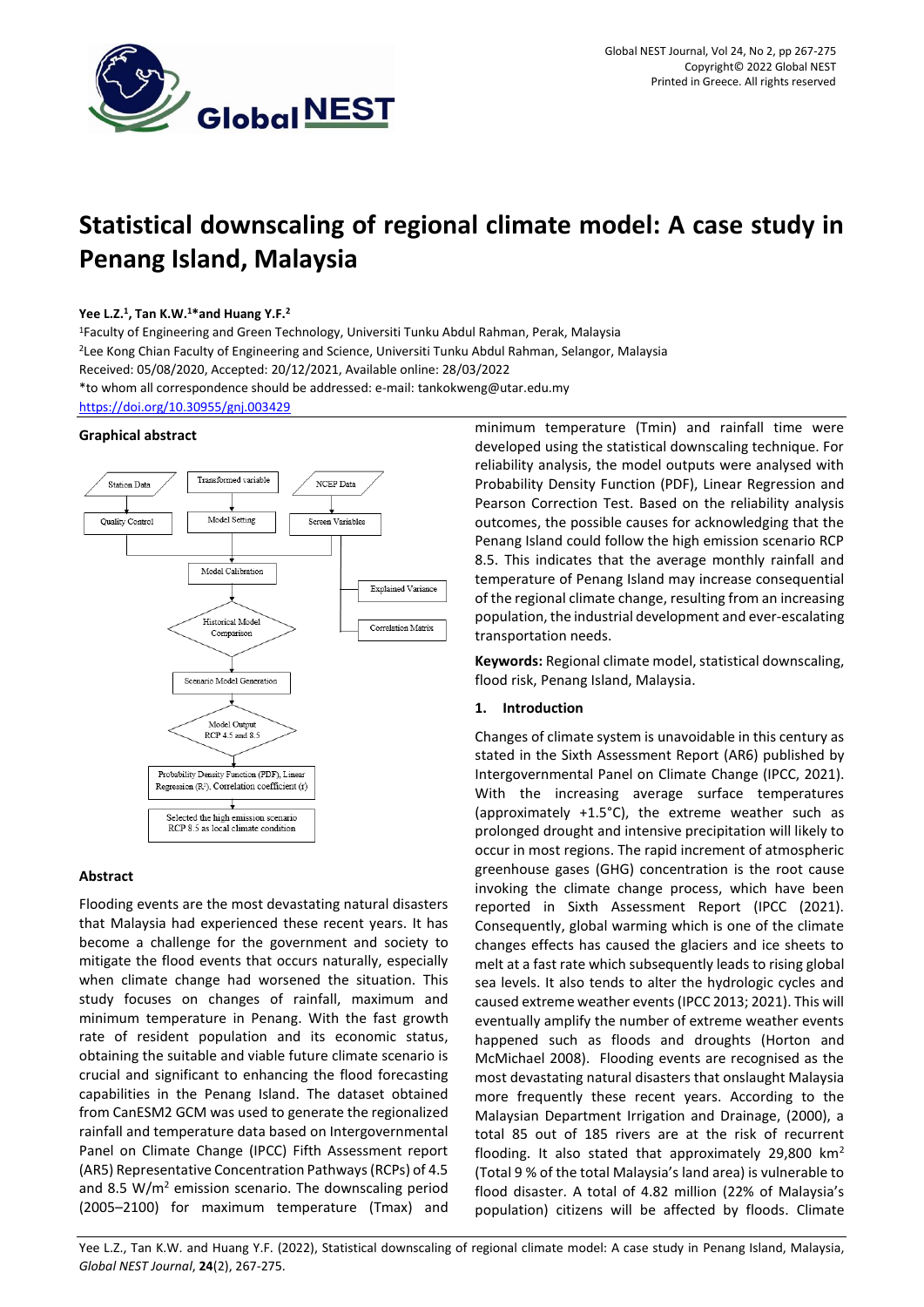change is the foremost main factor to worsen the situation. Neither the government nor society is in a position to minimize or stop the flood event completely, as it is a natural phenomenon (FRMP, 2012).

Penang Island is undergoing rapid economic development and most of human settlements are located at the coastal areas. It has been affected by monsoon interchange season annually, for example the increased frequency and magnitude of flood events has been observed at the lowlaying area in Penang Island. Different flood studies for Penang Island have stated that it is vulnerable to the impacts of climate change due to the sea level rise, temperature and rainfall pattern variation. In addition, the flood issue in the island can also be worsened with increase of rainfall intensity and expansion of subsidence surface areas. Gao *et al.,* (2021) analysed the Penang Island land subsidence to obtain the flood inundated areas. The land subsidence would increase 2.0% and 5.9% of the flood inundated area, based on the sea level rise projections. Osman *et al.,* (2021) stated that in this region, flooding and urban waterlogging issue are frequently observed due to climate changes and urbanization development. Othman *et al.,* (2021) reported that due to climate change, rainfall in northern region of Peninsular Malaysia, including Penang, has increased since last decades. Based on historical record, the average maximum rainfall per hour has increased six-fold from an average of 31 mm in the 1990s to 180 mm in the 2010s.

Prospectively, precipitation projection is crucial to assess the probability of flood and drought occurrence in a local area (Tan and Loh 2017). Based on Sixth Assessment Report (AR6), Intergovernmental Panel on Climate Change (IPCC) applied a different general circulation model (GCMs) to assess the future climate scenario based on different radiative forcing. It has stressed on the high likelihood of extreme weather events occurred in Southeast Asia region. The GCMs are feasible to predict the precipitation pattern in a particular region which are developed based on grid scale (200 to 600 km). Due to the coarse resolution of GCMs, the accuracy will be questionable when it is applied into local scale (50-100km) hydrological study. Hence, the regional climate model (RCM) downscaled from global climate models (GCM) is important tool to predict the variation of precipitation and temperature in local level (Goyal *et al.,* 2012, Trzaska and Schnarr 2014). It contains higher resolution and additional information, which can represent a better local landscape, hydrological profile, and local atmospheric processes (Shivam *et al.,* 2017).

Data scientists synthesize the GCMs data with different kind of downscaling approaches i.e dynamic and statistical methods. It has concluded that statistical downscaling method (SDSM) was faster and reliable approaches to generate the RCMs for the hydrological studies. For instance, Ang *et al.,* (2016) and Fung *et al.,* (2019) applied the SDSM on CanESM2 based on RCP4.5 and 8.5 scenario. The changes of rainfall and daily temperature patterns have been simulated under RCP 8.5 in Malaysia. The model output of projected rainfall downscaled by SDMS has produced the Standardized Precipitation Index (SPI) and

Standardized Precipitation Evapotranspiration Index (SPEI). Tahir *et al.,* (2018) stated that statistical downscaling of precipitation and temperature is important to investigate the impact of climate change on the catchment. Under Coupled Model Intercomparison Project Phase 5 (CMIP5) model of CanESM2, the precipitation is expected to increase from last quarter of this century. Hassan and Harun (2011) apply the SDSM approach using GCM HadCM3 to generate RCM for Perak State, Malaysia. The downscaled daily precipitation and temperature for the period (2010-2099) showed the increase of total average annual rainfall and temperature. Abnormal precipitation pattern is estimated to be occurred in the future. It shows how to use of different downscaled RCMs to assess the rainfall pattern, eventually predicts the potential climate induced disasters in the study area. Unfortunately, lack of flood risk studies in Penang are found based on regional climate modelling approach. Due to high economy activities and high population density in the Penang Island, it is important to enhance the flood risk reduction capabilities by coupling with a reliable regional climate model (RCM). However, the issue of high reliable regional climate model remains as a major stumbling block to develop an effective flood disaster management plan in Penang Island. To address this issue, this study aims to demonstrate the application statistically downscaling work to develop the RCM for Penang Island. Hence, CanESM2 has been applied in this study with objectives to develop the regional climate model based on statistical approach and analyse the trend of climate variation based on selected representative concentration pathway (RCP).

## **2. Background of study area**

Penang Island was chosen as the study area. The main constituent island of the state of Penang, Malaysia has the coordination of 5.59° to 5.12°N latitude and 100.17° to 100.56°E longitude. Penang Island is apart from the mainland of Peninsular Malaysia with the Malacca Strait located in between as shown in Figure 1. Approximately half of the Penang state population living in the island, whilst the others are residing in the Penang part of the mainland. The population number of Penang Island was recorded as 1,776,800 in 2018 with the density of 1,684/km<sup>2</sup>(DOS 2018).



**Figure 1.** Study area and distribution of meteorological stations.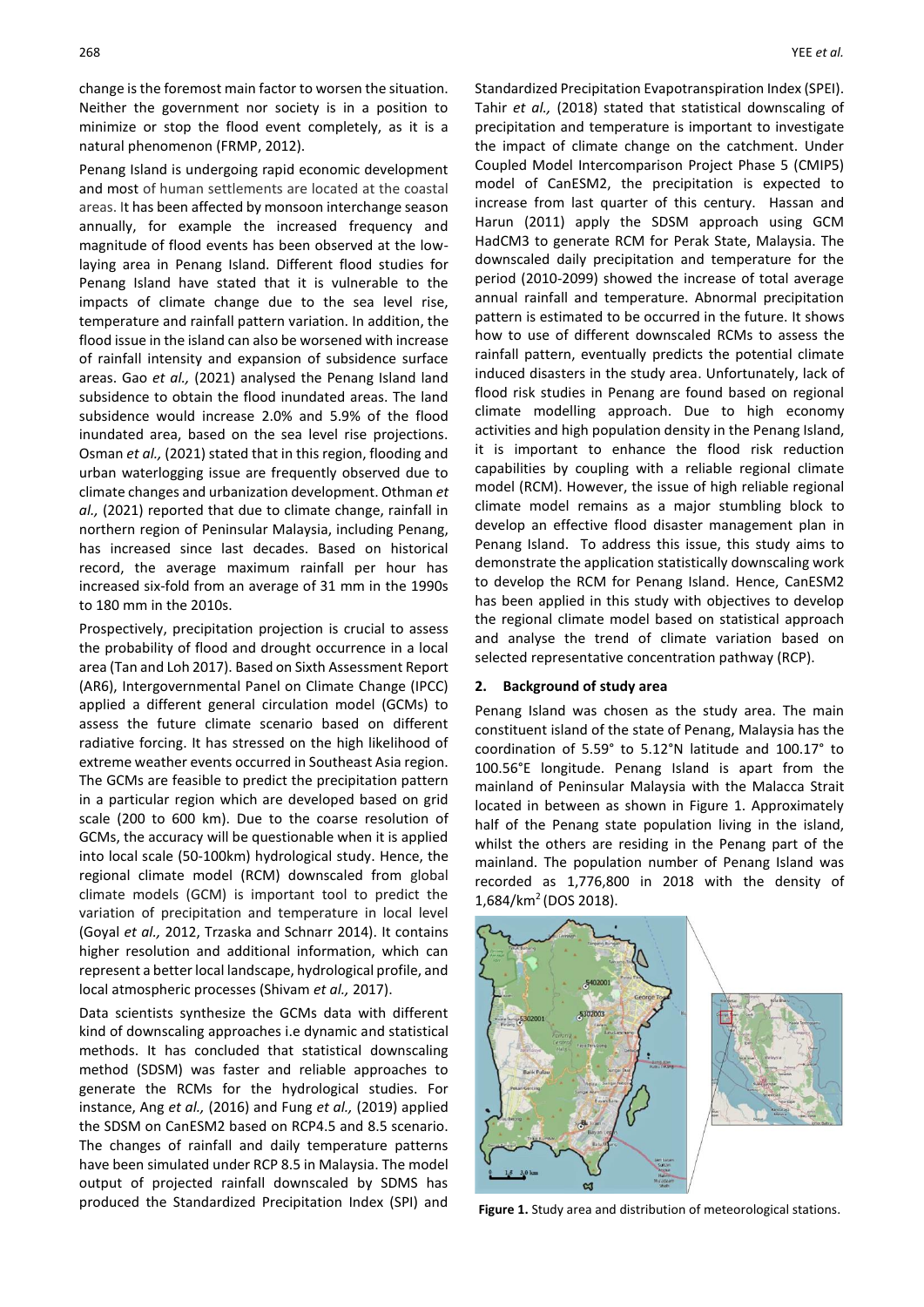With the high density of population in Penang Island, the failure of flood disaster management and contingency action could lead to severe loss of lives, disease transmission and economic damages. Penang Island has a tropical monsoon and [rainforest type of climate](https://en.wikipedia.org/wiki/Tropical_rainforest_climate) that falls under [Köppen climate classification](https://en.wikipedia.org/wiki/K%C3%B6ppen_climate_classification) (*Af*). There are four weather monitoring facilities in Penang Island. According to the Malaysian Meteorological Department (MMD), the average annual precipitation of Penang Island was recorded approximately 2,670 mm with an average temperature of 23-32°C.

#### **3. Methodology**

### *3.1. CanESM2 and NCEP/NCAR reanalysis data setup*

The GCM model (CanESM2) output selected, and the statistical downscaling software (SDSM ver.5.3) used are both introduced in this section. The CCCma (Canadian Centre for Climate Modeling & Analysis) is a part of the Climate Research Division of [Environment Canada.](https://en.wikipedia.org/wiki/Environment_Canada) It is currently located at the [University of Victoria,](https://en.wikipedia.org/wiki/University_of_Victoria) [Victoria,](https://en.wikipedia.org/wiki/Victoria,_British_Columbia)  [British Columbia.](https://en.wikipedia.org/wiki/Victoria,_British_Columbia) The aim of CCCma is to form and apply the [climate models](https://en.wikipedia.org/wiki/Climate_models) in order to improve the understanding of [climate change.](https://en.wikipedia.org/wiki/Climate_change) Besides that, it also generates quantitative projections for future climate of Canada and globally. The model had also been used to contribute input to the Coupled Model Inter-comparison Project- phase 5 (CMIP5) (Flato *et al.,*2000; Flato *et al.,* 2013).

The CanESM2 model is into its fourth generation as a coupled global climate model. This model was evolved from the earlier CanESM1 version. It includes the fourthgeneration atmospheric component (CanAM4), a spectral model which employs a T63 triangular truncation associated with spatial resolution of 128 x 64 horizontal grids and 35 vertical layers. The CanESM2 consists of 40 levels of ocean component of the upper ocean with approximately 10 m resolutions and  $1.41^\circ \times 0.94^\circ$  of the horizontal resolution (Arora and Boer 2014).

The NCEP/NCAR Reanalysis data set is a continually updated (since 1948) globally gridded data set that represents the state of the Earth's atmosphere. It is a combination product of the [National Centres for](https://en.wikipedia.org/wiki/National_Centers_for_Environmental_Prediction) [Environmental Prediction](https://en.wikipedia.org/wiki/National_Centers_for_Environmental_Prediction) (NCEP) and the [National Centre](https://en.wikipedia.org/wiki/National_Center_for_Atmospheric_Research)  [for Atmospheric Research](https://en.wikipedia.org/wiki/National_Center_for_Atmospheric_Research) (NCAR). It has a resolution of roughly 210 km horizontally and 28 levels vertically. It has more than 80 variables, for example, geo-potential height, temperature, relative humidity, wind components and so on (NCAR/UCAR Research Data Archive, 2016). In this study, all the available data covered the Penang Island were collected and examined. The time period of the data collected was 1976 to 2005 as corresponding to availability of historical data set. This data set was downloaded from the Canadian Climate Data and Scenarios website (climatescenarios.canada.ca/

?page=pred-canesm2) (Canadian Climate Data and Scenarios, 2019).

## *3.2. Model predictors*

The independent variables used in the model are normally referred to as the model predictors. They are also the controlling variables of the model. The model predictands are the responding/ dependent variables for the modelling. Simply saying, we can obtain the relationship between predictors and predictands by input both of them into the model calibration. Table 1 shows the description of the predictor variables of the NCEP/NCAR reanalysis data set.

## *3.3. Station data (Predictands) validation*

In this study, the station data were obtained from the 4 stations i.e stations no.5302001, 5302003, 5402001, and the Bayan Lepas (BL). At least 20 years of data for all the rainfall and temperature stations were used for the station data validation and the range of this period as shown in Table 2.

#### *3.4. Downscaling experimental setup*

The Quality Control function is important for the identification of gross data errors, specification of missing data codes and outliers prior to model calibration and downscaling process. Handling and processing of missing and imperfect data is essential for practical usage of data. In many instances it may be appropriate to transform the predictors and/or the predictand before the model calibration. This ensures a better fitting between predictors and predictand since their relationship are always changing and not linear. In this study, all 26 variables were transformed with lag transformation ranging -9 to 9 (total 20 lag transformation of each variable) to capture the best predictor in the following section.

The variable (Predictors) screening process is to assist the user in selecting the appropriate downscaling predictor by examining which of the large-scale variables that have a stronger relationship with the localized variables. This stage is usually the most challenging step in downscaling process as the result largely depends on the selection of the predictors. The variables with the highest partial correlation and the lowest or zero p-value associated with other variables are chosen. This step can also filter some of the variables with high correlation with predictand but are also highly associated with other variables as well. Such variables did not add much value to the decision-making process. In this study, the significant level was set to be 10 % in defining the dependency of variable with others. Hence, the selection of final predictors was based on the partial correlation of the variables and their *p*-value. The variables that are beyond the significant level were omitted from the selection and the predictors.

The partial correlation indicates the correlation between predictors and predictand without the influence of other variables, while the *p*-value measures how extreme the correlation between predictors and predictand is, in terms of probability. Smaller *p*-value indicates that this association is less likely to occur by chance.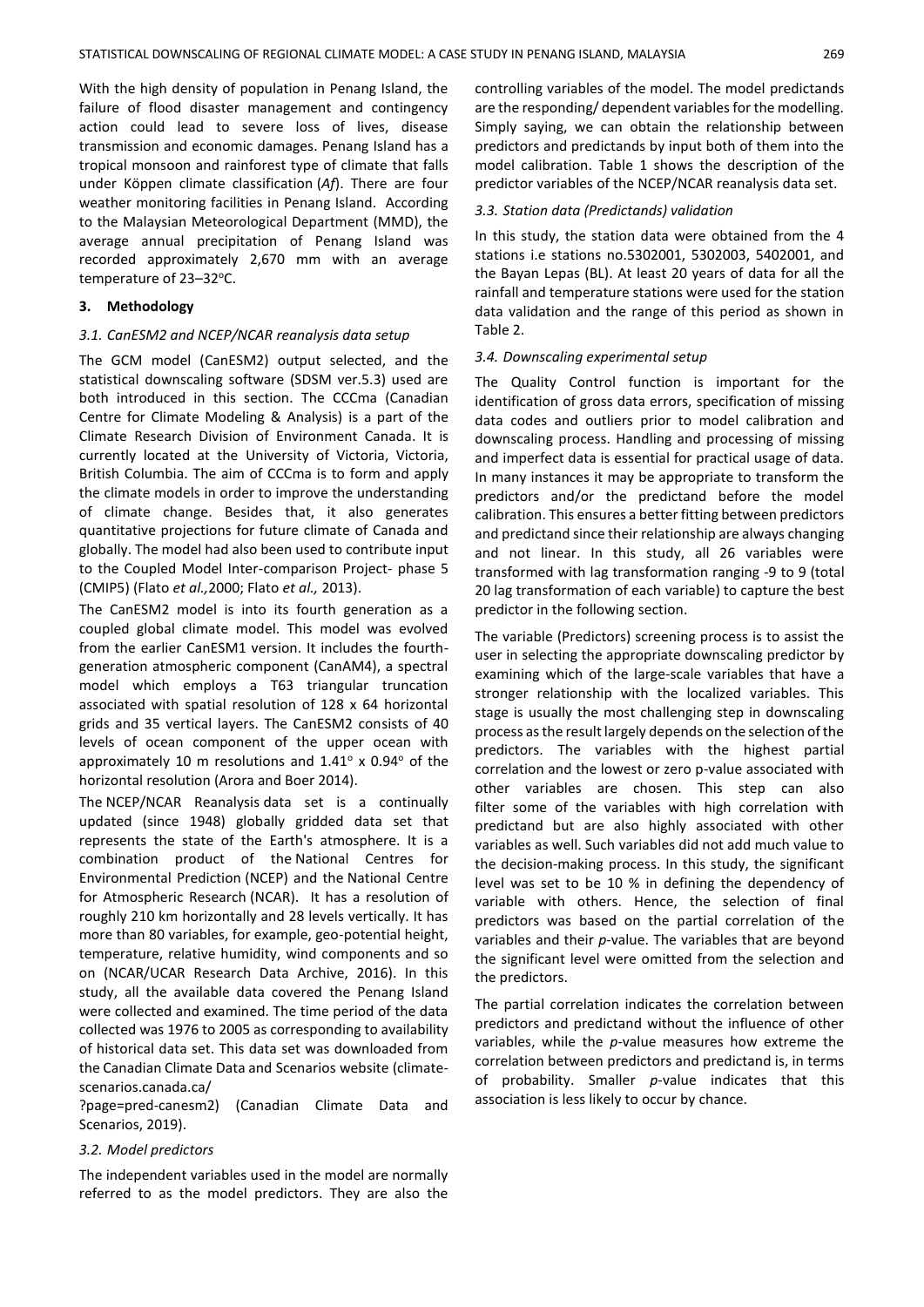**Table 1.** Description of Predictor Variables

| <b>Predictor variables</b> | <b>Description of predictor variables</b> | <b>Predictor variables</b> | <b>Description of predictor variables</b> |
|----------------------------|-------------------------------------------|----------------------------|-------------------------------------------|
| mslpgl                     | Mean seal level pressure                  | p5zhgl                     | 500hPa Divergence of true wind            |
| p1_fgl                     | 1000hPa Wind speed                        | p850gl                     | 850hPa Geopotential                       |
| p1_ugl                     | 1000hPa Zonal wind component              | p8_fgl                     | 850hPa Wind speed                         |
| p1_vgl                     | 1000hPa Meridional wind component         | p8_ugl                     | 850hPa Zonal wind component               |
| p1_zgl                     | 1000hPa Relative vorticity of wind        | p8_vgl                     | 850hPa Meridional wind component          |
| p1thgl                     | 1000hPaWind direction                     | p8_zgl                     | 850hPa Relative vorticity of wind         |
| p1zhgl                     | 1000hPa Divergence of true wind           | p8thgl                     | 850hPa Wind direction                     |
| p500gl                     | 500hPa Geopotential                       | p8zhgl                     | 850hPa Divergence of true wind            |
| p5_fgl                     | 500hPa Wind speed                         | prcpgl                     | Total precipitation                       |
| p5_ugl                     | 500hPa Zonal wind component               | s500gl                     | 500hPa Specific humidity                  |
| p5_vgl                     | 500hPa Meridional wind component          | s850gl                     | 850hPa Specific humidity                  |
| p5_zgl                     | 500hPa Relative vorticity of wind         | shumgl                     | 1000hPa Specific humidity                 |
| p5thgl                     | 500hPa Wind direction                     | tempgl                     | Air temperature at 2m                     |

| <b>Station name</b> | Location (Lat, Long) | <b>Baseline period</b> |
|---------------------|----------------------|------------------------|
| 5302001             | 5.3917, 100.2125     | 1983 - 2005            |
| 5302003             | 5.3958, 100.2653     | 1983 - 2005            |
| 5402001             | 5.4236, 100.2708     | 1983 - 2005            |
| <b>BL-Rainfall</b>  | 5.3000 100.2667      | 1984 - 2005            |
| BL-tempmin          | 5.3000 100.2667      | 1984 - 2005            |
| BL-tempmax          | 5.3000 100.2667      | 1984 - 2005            |
|                     |                      |                        |

**Table 3**. Selected predictors with respective partial correlation coefficient and p-value

| <b>Stations</b>                  | <b>Predictors</b> | <b>Descriptions</b>        | Partial r | p-value |
|----------------------------------|-------------------|----------------------------|-----------|---------|
|                                  | p1_ugl (6)        | 1000 hpa wind speed        | 0.054     | 0.000   |
|                                  | p8_ugl (1)        | 850 hpa wind speed         | 0.083     | 0.000   |
| 5302001 (rainfall)               | p8thgl (-5)       | 850 hpa wind direction     | 0.067     | 0.000   |
|                                  | s500gl (-1)       | 500 hpa specific humidity  | 0.046     | 0.000   |
|                                  | tempg $(-9)$      | Air temperature at 2m      | 0.057     | 0.000   |
|                                  | p1_ugl (-2)       | 1000 hpa wind speed        | 0.064     | 0.000   |
|                                  | p8_ugl (2)        | 850 hpa wind speed         | 0.076     | 0.000   |
| 5302003 (rainfall)               | p8thgl (5)        | 850 hpa wind direction     | 0.057     | 0.000   |
|                                  | prcpgl (-4)       | <b>Total precipitation</b> | $-0.033$  | 0.000   |
|                                  | shumgl (-5)       | 1000 hpa specific humidity | 0.055     | 0.000   |
|                                  | $p1$ _ugl $(4)$   | 1000 hpa wind speed        | 0.055     | 0.000   |
|                                  | p8_ugl (4)        | 850 hpa wind speed         | 0.082     | 0.000   |
| 5402001 (rainfall)               | p8_vgl (-8)       | 850hpa meridional wind     | 0.051     | 0.000   |
|                                  | p8thgl (-5)       | 850 hpa wind direction     | 0.071     | 0.000   |
|                                  | tempgl (-9)       | Air temperature at 2m      | 0.055     | 0.000   |
|                                  | p1_ugl (-4)       | 1000 hpa wind speed        | 0.059     | 0.000   |
| BL-Rainfall (rainfall)           | p8_ugl (2)        | 850 hpa wind speed         | 0.087     | 0.000   |
|                                  | p8thgl (-8)       | 850 hpa wind direction     | 0.072     | 0.000   |
|                                  | p1_ugl (9)        | 1000 hpa wind speed        | $-0.108$  | 0.000   |
|                                  | p500gl (-9)       | 500 hpa geopotential       | 0.180     | 0.000   |
| BL-tempmin (minimum temperature) | shumgl (-2)       | 1000 hpa specific humidity | 0.192     | 0.000   |
|                                  | tempgl (6)        | Air temperature at 2m      | 0.136     | 0.000   |
|                                  | mslpgl (6)        | Mean sea level pressure    | $-0.120$  | 0.000   |
|                                  | p1_ugl (-8)       | 1000hpa wind speed         | $-0.217$  | 0.000   |
| BL-tempmax (maximum temperature) | p500gl (1)        | 500 hpa geopotential       | 0.170     | 0.000   |
|                                  | s500gl            | 500 hpa specific humidity  | $-0.099$  | 0.000   |
|                                  | tempgl (9)        | air temperature at 2m      | 0.101     | 0.000   |

Bracket "(x)" indicated the predictor undergone x-lag transformation.

The calibrated model takes the User-defined predictand along with a set of predictors to compute the parameters of multiple regression equations through an optimization algorithm. In this study, the ordinary least square method

was chosen for the rainfall optimization while the dual simplex was for temperature optimization. The selected model type was that for the monthly basis for both rainfall and temperature downscaling. There were 12 regression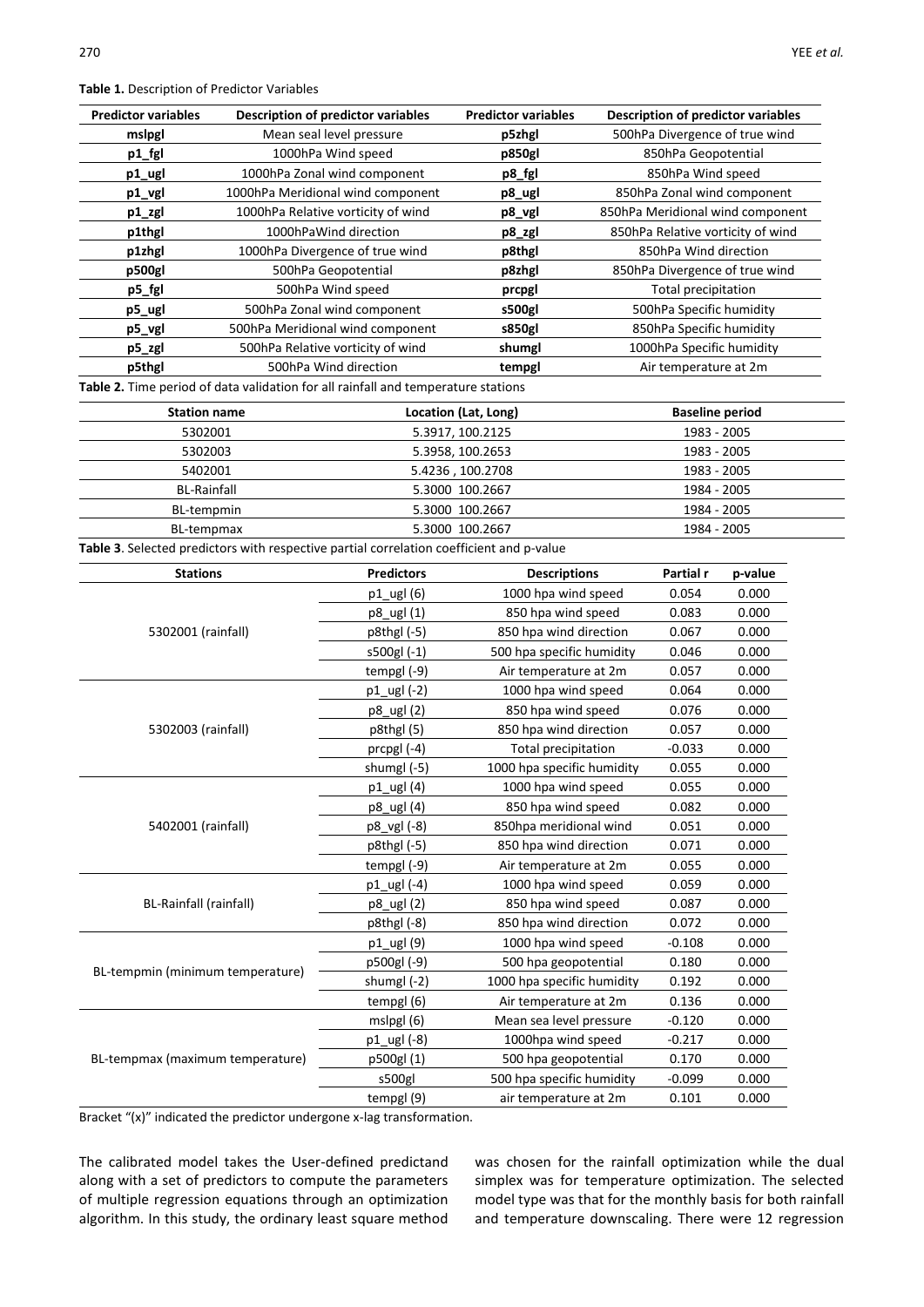functions developed by SDSM for an entire year. This selection was due to the high variance of climate throughout the year in Malaysia, especially its rainfall.

The type of process was set to be "unconditional" for temperature and "conditional "for rainfall downscaling. For the unconditional model, a direct link is assumed between predictors and predictands (for example, local wind speed) while for the conditional model, it is assumed there was an intermediate process in between (for example, local precipitation).

The parameter such as variance inflation and bias correction were initially set to be 12 and 1.0 respectively. Variance inflation controls the variance magnitude in downscaled data while bias correction was used to compensate the model tendency for over-or-underestimating the mean of downscaled data. It was suggested that two of these parameters to be adjusted and the values corresponding to best validation result should be chosen. The length of 30 years available observed data sets was divided into three groups. The first group consisted of 20 years data from year 1976 to 1995 was used for the calibration process whereas the second group of year 1976 to 1986 data was used for the station data validation and the third group of 1996 to 2006 was used for determination of RCPs.

The CanESM2 output of the three different scenarios (historical, RCP 4.5 and RCP 8.5) and 'Year Length' parameter of 365 days is used. The historical CanESM2 was used to simulate the historical model (1983-2005) and for the comparison with actual historical data. This will prove that the predictors selected during screening process are suitable. 'Scenario Generator' operation generated 20 ensembles of synthetic daily weather series from futuristic large-scale predictors (GCM output) rather than NCEP/NCAR Reanalysis data.

For the validation part, it involved comparing the mean of generated climate data by 'Scenario Generator' and observed station data of each month over a 10 year's period. This comparison included graphical way (plotting graphs) and statistical way (computing coefficient of correlation, linear regression, standard normal distribution and probability density function between two sets of data). Correlation coefficient (r) is a quantitative statistic which computes the correlation and dependency between two random variables. The result ranges from -1 to 1. When the result is close to 1 or -1, it represents a high relationship between two sets of variables in positive or negative trend respectively. In opposing, no relationship between variables when r=0. The computation of correlation coefficient is shown as below;

$$
r=\frac{\sum_{i=1}n(x_i-\overline{x})(y_i-yq)}{\sqrt{\sum_{i=1}n(x_i-\overline{x})^2\sum_{i=1}n(y_i-yq^2)}}.
$$

Where x denotes first set of variables and y denotes the second set of variables. In this research, correlation coefficient was also used in analysis of the relationship between two chosen indices in later section.

Linear regression is defined as a linear approach to modeling the relationship between a dependent variable and one or more independent variables (Freedman, 2007). In this study, our goal is forecasting and hence the linear regression was used for the comparison of the simulated data and also observed station data. A High R-square value detonates that the simulated data is correlated with the observed station data.

In probability theory, the normal distribution is a type of continuous probability distribution for the real-valued random variable. For the normal distribution case, the simplest one is known as the standard normal distribution. The computation of standard normal distribution is shown as below:

$$
\varphi(x) = \frac{1}{\sqrt{2\pi}}e^{-\frac{1}{2}x^2}
$$

If the mean equals zero and the standard deviation equals one, it will be known as the probability density function (PDF). The PDF is a function whose value at any given sample point in the sample space can be interpreted as providing a relative likelihood that the value of random variable would equal the sample. In this study, the area under the graph of standard normal distribution and probability density function were computed or the validation of data and selection of RCP for the future trend as well. Finally, the selection of RCP climate scenario for Penang station will be based on all the four statistical tests mentioned above (Casella and Berger 2001).

#### **4. Results and discussion**

A total of 26 NCEP/NCAR variables (Predictors) which performed lag-transformation from lag -9 to lag 9 were analysed by partial correction test to identify the sensitivity of predictors to predictands (station data). The variables with the least or zero value of significant level (p-value) and highest value of partial correlation (partial r) were selected as the predictors. The list of selected predictors for all the stations with partial correlation coefficient and significant level respectively is shown in Table 3. The screening outcome shows that the 100 hpa wind speed (p1\_ugl) is sensitive to all predictands for rainfall and temperature parameter. In addition, the 850 hpa wind speed (p8\_ugl) and the 850 hpa wind direction (p8thgl) are also sensitive to the predictand for rainfall.

The partial correlation of predictors for the rainfall predictand was in the range of |0.033 - 0.087|; and the temperature predictand was in the range of |0.108 - 0.217|. This indicates that the daily rainfall tends to be less predictable as it has higher fluctuation (Ang, 2016). As shown in Table 3, station 5302003 is loaded with lowest partial correlation (-0.033) whereas BL-Rainfall station is determined as the highest partial correlation value (0.087) for rainfall predictand.

For the temperature predictand, the BL-tempmin station is loaded with the highest value of partial correlation and the BL-tempmax station held the lowest, which are 0.108 and - 0.217 respectively. The negative sign of the partial correlation or otherwise known as the inverse partial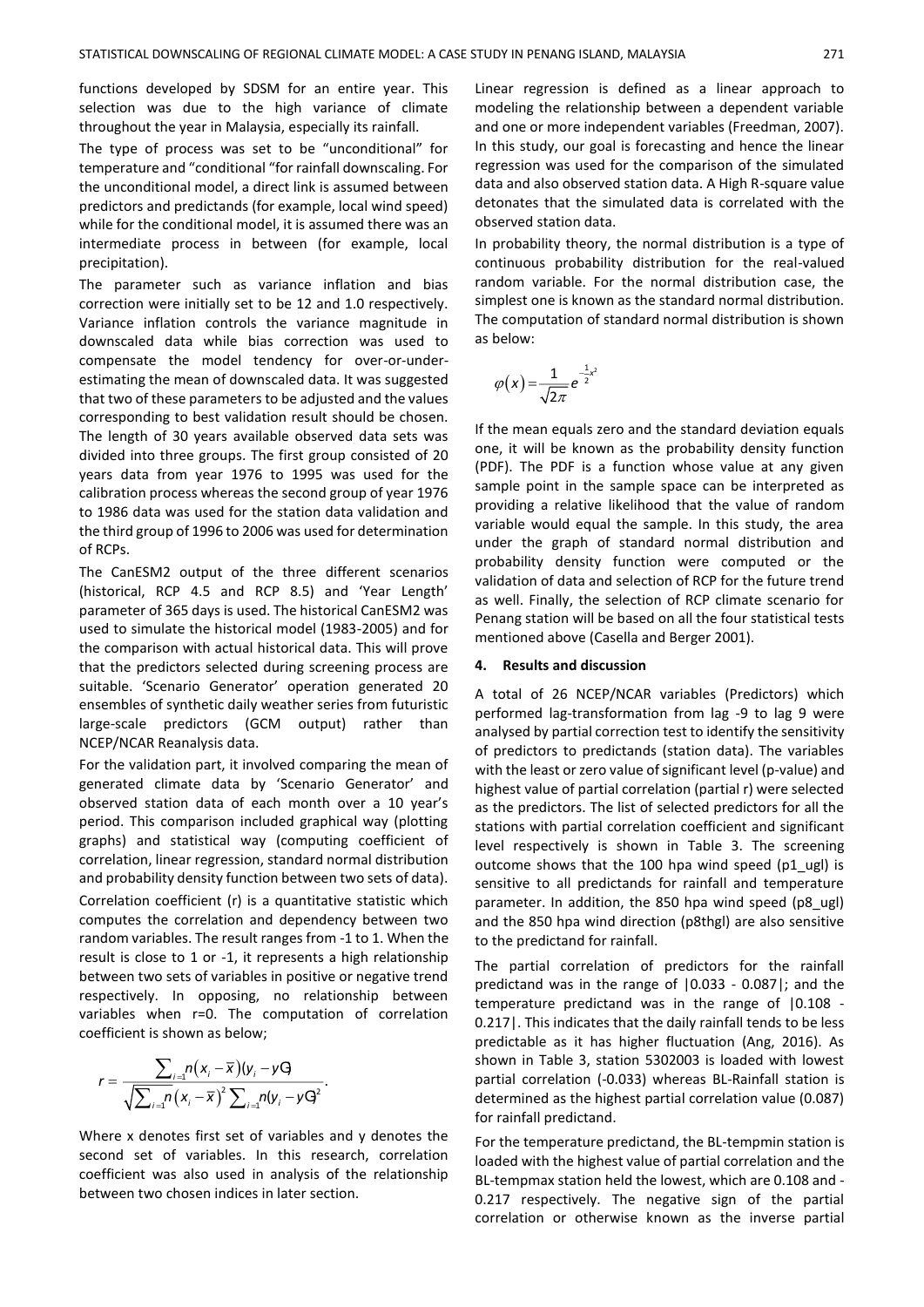correlation is a relationship between two variables whereby, they move in opposite direction e.g if variable X increase, then variable Y will decrease (Baba *et al.,* 2004).

The predictor 1000hpa wind speed tends to affect both the rainfall and temperature parameters. The altitude of 1000hpa and 850hpa are approximately at respectively 114m and 1456m above sea level. Penang Island is located at 3m above sea level with Penang Hill at height of 833m above sea level. The 1000hpa altitude acts as a wind boundary and includes the surface of Penang Island. Back and Bretherton (2005) had stated that surface wind speed contributes to the small amount of daily rainfall. Based on Figure 2, the surface level wind speed promotes the evaporation rate and formed shallow cumulus population. These cumuli eventually increase the relative humidity of atmosphere and hence also increase the deep convection and precipitation rate. Besides that, the surface wind (resulting from the surrounding island sea current) also acts as an agent that regulates the Penang Island regional temperature (Bigg *et al.,* 2003). This has factored in the 1000hpa wind speed as the main predictor that affects maximum and minimum temperature of the stations.



**Figure 2.** Schematic of convective initiation mechanism (Back and Bretherton, 2005).

There are two common predictors (variables) loaded in the model for rainfall stations (5302001, 5302003, 5402001 and BL-Rainfall) and these are the 850hpa wind speed and the 850hpa wind direction. These refer to the wind speed and wind direction at altitude of approximately 1456m above sea level. At higher level of altitude, wind speed and wind direction are larger compared to those of the lower altitude. According to Turgut and Usanmaz (2016), the average wind directions increased from 169° at lower altitude to  $260^\circ$  at higher altitude based on the data retrieved from a station located nearby the sea. In near the surface, there are plenty of structures, vegetation and mountains to limit the speed of the wind but at altitude of 850hpa there are none. This result in the greater wind speed at high altitude compared to lower altitude. A combination of higher wind speed and wind direction results in greater fluxes that increased the deep convection and hence the rainfall rate is higher (Back and Bretherton, 2005).

For the temperature station (BL-tempmax and BLtempmin), the common variables loaded in the model are 500hpa geopotential and air temperature at 2.0 m. The air temperature is routinely measured at 2 meters height above ground at the meteorological station (BL-Rainfall). This enables us to identify the temperature profile, as it varies with height. The variable 500hpa geopotential refers to the altitude whereby the pressure is 500hpa (approximately 5.5km above sea level) and it forms a layer of atmosphere from the ground to the 500hpa height. This layer is also accordingly known as "thickness" from the meteorological perspective.



## **Figure 3.** Comparison of observed and simulated average monthly rainfall.

The temperature data were obtained by the meteorological stations (BL-tempmin BL-tempmax) located at 2.0 m above sea level. The maximum and minimum temperature of Penang Island are possibly affected due to the coordinate of the island on Earth longitude and latitude, surrounding sea water, wind movement, precipitation, local activities and geographical terrain within the 500hpa geopotential boundary.

**Table 4.** Validation of historical model (SDSM) vs. station data (Observed) for Rainfall and Temperature Downscaling using coefficient of correlation

|                     | <b>Station Name</b> | Correlation coefficient (r) |
|---------------------|---------------------|-----------------------------|
|                     | 5302001             | 0.9665                      |
|                     | 5302003             | 0.9467                      |
| Rainfall            | 5402001             | 0.9652                      |
|                     | <b>BL- Rainfall</b> | 0.9344                      |
| Minimum temperature | BL-tempmin          | 0.9724                      |
| Maximum temperature | BL-tempmax          | 0.9727                      |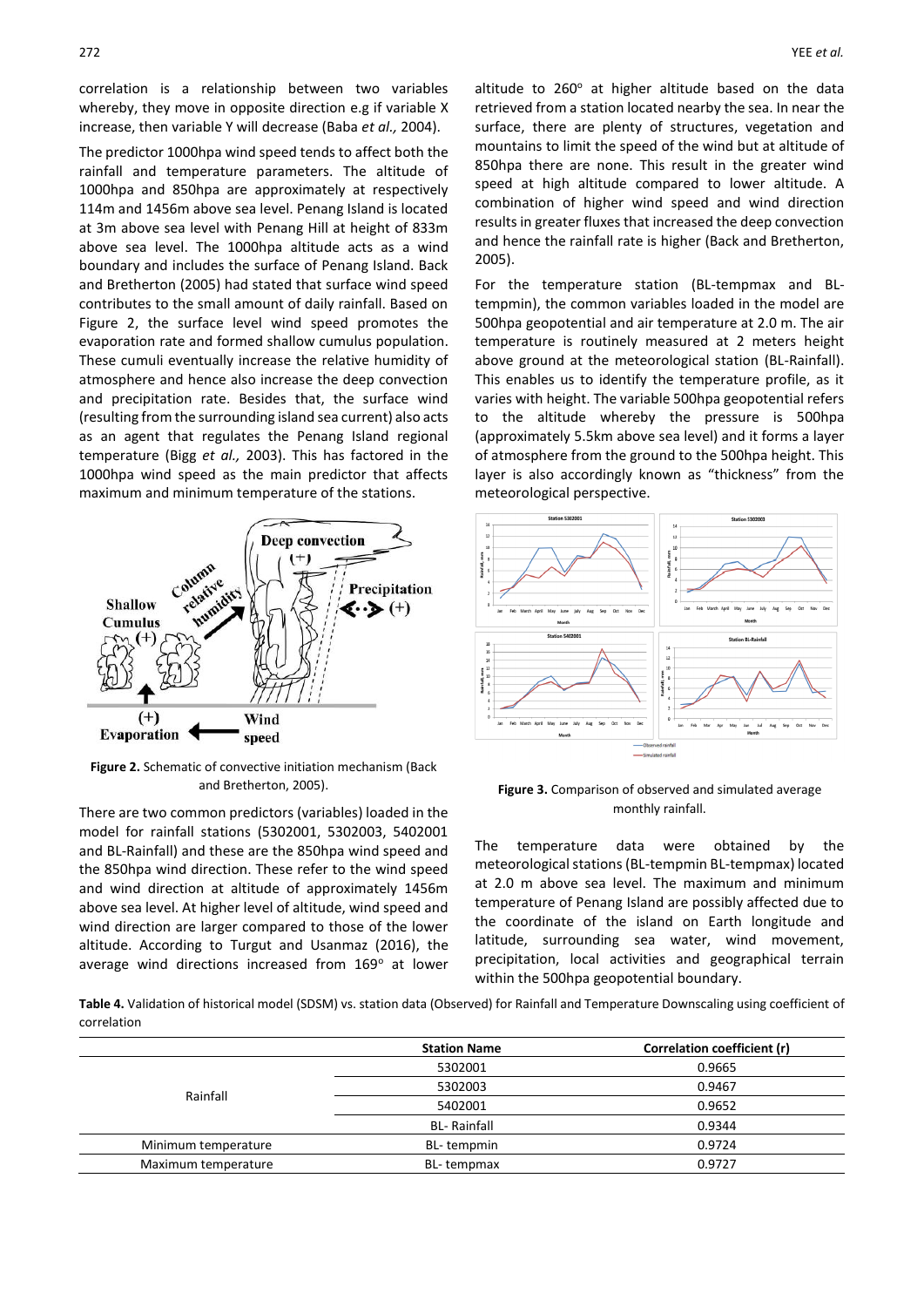|                    |                | Correlation coefficient (r) | Linear regression $(R2)$ |                | Probability density function (coverage %) |                |
|--------------------|----------------|-----------------------------|--------------------------|----------------|-------------------------------------------|----------------|
| Station name       | <b>RCP 4.5</b> | <b>RCP 8.5</b>              | <b>RCP 4.5</b>           | <b>RCP 8.5</b> | <b>RCP 4.5</b>                            | <b>RCP 8.5</b> |
| 5302001            | (0.948)        | 0.944                       | 0.606                    | (0.655)        | 73.22                                     | (75.81)        |
| 5302003            | 0.868          | (0.908)                     | 0.665                    | (0.717)        | 97.00                                     | (98.00)        |
| 5402001            | (0.839)        | 0.816                       | 0.614                    | (0.623)        | 99.50                                     | (100.0)        |
| <b>BL-Rainfall</b> | 0.895          | (0.950)                     | 0.632                    | (0.682)        | 94.61                                     | (99.50)        |
| BL-tempmin         | 0.901          | (0.919)                     | 0.605                    | (0.643)        | 90.79                                     | (99.65)        |
| <b>BL-tempmax</b>  | 0.850          | (0.890)                     | 0.622                    | (0.631)        | 93.08                                     | (98.78)        |

**Table 5.** Results of tests for rainfall and temperature stations

\*Brackets indicates that the data has bigger value.



**Figure 4.** Comparison of observed and simulated maximum temperature and minimum temperature.





# *4.1. Comparison of historical model and Observation data (1983-2005)*

In order to evaluate the performance of the SDSM downscaled models, the comparison of historical model and Observation data for 1983-2005 period was conducted in this study. The only difference between the observed and historical model average monthly rainfall was determined for station 5302001 as shown in Figure 4. There are differences of 5.1mm and 3.31mm respectively for April and May. Other than that, the SDSM performed well for all rainfall and temperature stations. For the BLtempmax and BL-tempmax stations, there are slightly differences between the observed data and historical

model (<0.3°C). This however is acceptable as it is less than 1 % (<0.01) in the historical model.

Statistical and graphical methods were used to evaluate the performance of SDSM software. The average monthly rainfall, maximum temperature and minimum temperature of each month throughout validation period were computed for historical model and observed station data. The graphical comparisons of these two sets of results are shown in Figures 3 and 4. These graphs represent the monthly average rainfall and monthly temperature for maximum and minimum. The generated average maximum and minimum temperature data are similar to the observed data. It is supported by the correlation coefficient r, which range from 0.9344 - 0.9665 for four rainfall stations, 0.9724 - 0.9727 for temperature stations (See Table 4).



**Figure 6.** Non-cumulative probability density function (PDF) of monthly rainfall for RCP 4.5 climate scenario and observation.

#### *4.2. Representative concentration pathways (RCPs)*

The observed rainfalls and temperatures of the baseline period had been used to generate the projected time series up till year 2100 under RCP 4.5 and RCP 8.5 climate scenario. Similar to the data validation, the Correlation coefficient linear regression test and probability density function test were used to identify the local climate model scenario for Penang Island. As shown in Table 5, the value indicated the result meets the minimum criteria ( $r > 0.9$ ;  $R^2$ 0.6) for correlation coefficient and linear regression and higher overlapped curve area (>90%) for probability density function (PDF).

The result shows that climate model based on RCP 8.5 has meet most of minimum criteria. For the PDF test, the overlapped curve area ranged from 73.22 - 99.50 % for the RCP 4.5 scenario and 75.81- 100 % for the RCP 8.5 scenario. In order to determine the similarity of the simulation and observation, Figures 5–8 tabulate the PDF curves and the mean values. The closer the mean value of the simulated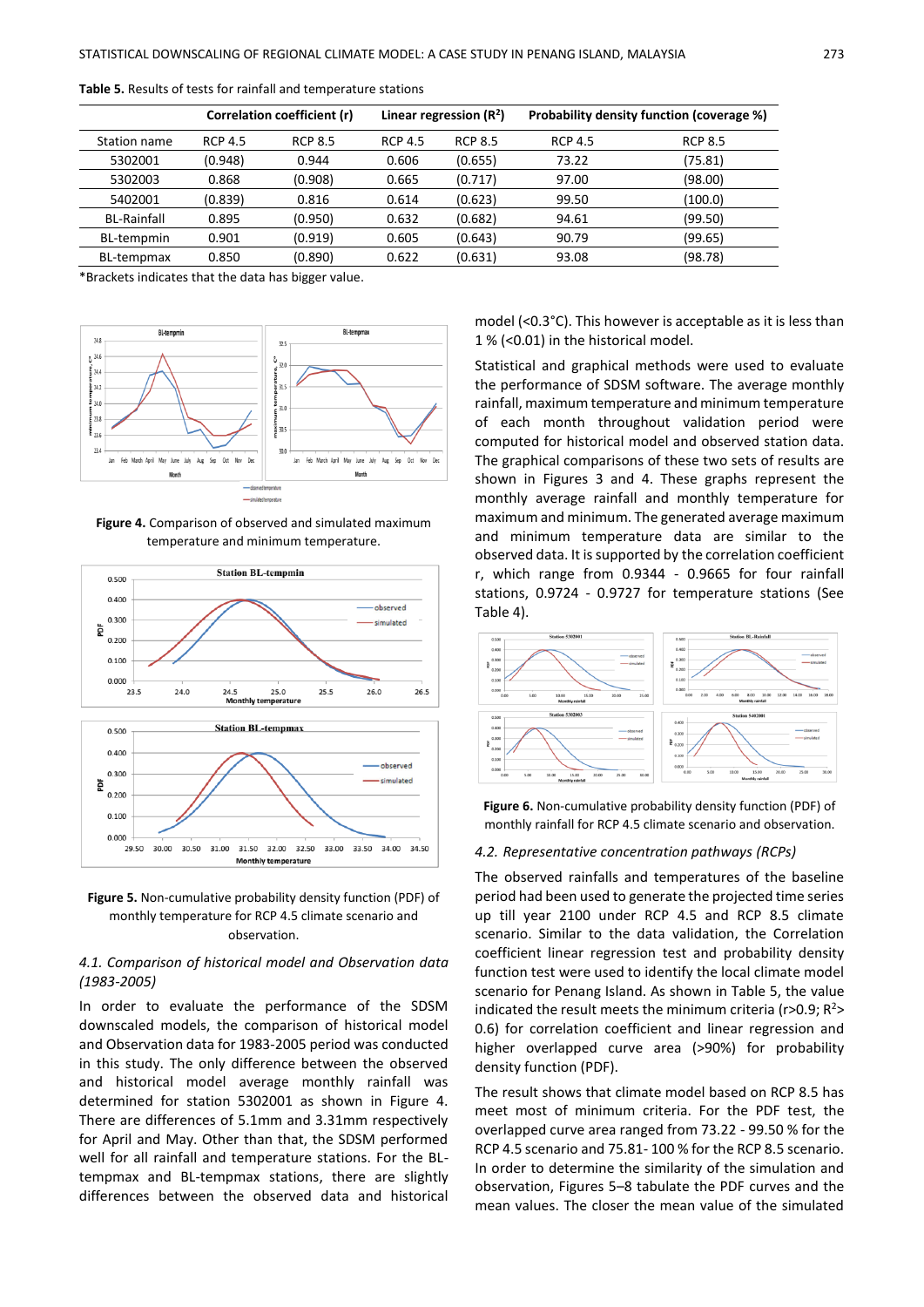data (RCPs) to the observed data will have the more identical graphs between simulated and observed data. The mean value of observed data ranges from 6.476 to 8.159 mm for the rainfall stations and from 24.70 to 31.7°C for the temperature data. For the RCP 4.5 scenario, the rainfall means values range from 6.119-7.122 mm and 24.6-31.4°C for temperature. For the RCP 8.5scenario, the range of mean value is 6.100- 7.164 mm and 24.7 -31.5°C for temperature.



**Figure 7.** Non-cumulative probability density function (PDF) of monthly temperature for RCP 8.5 climate scenario and observation.



**Figure 8.** Non-cumulative probability density function (PDF) of monthly rainfall for RCP 8.5 climate scenario and observation.

Based on the RCP 8.5 climate scenario, the monthly rainfall for station 5302001 would have increased by a maximum 10 mm from 1982 to 2100. Such an increment would also contribute to the probability of flood event occurrence especially in the southwest and northeast monsoon season interchange period (September–October) (see Figure 9). Besides, the average minimum temperature of may be gained from 23.9°C to 26.2°C from the period of 1984 to 2100 (see Figure 10). The highest average minimum temperature is recorded as 27.6°C on June. A similar trend was observed for the highest average maximum temperature. It is estimated to increase from approximately 31.9°C to 34°C. There is also a clear trend of the monthly maximum temperature throughout the year. The temperature would be increased from January and hit the peak in March every year. The maximum temperature then reduces to its first crest in May and hit the lowest value in August. After that, the temperature is raised again

until the following year of March and the cycle repeats.







**Figure 10.** Downscaled climate model (minimum and maximum temperature) for BL station based on RCP 8.5 climate scenarios in different time periods.

### **5. Conclusion**

This study has successfully developed a regional climate model for Penang Island based on representative concentration pathway. The outcome shows that selection of suitable predictors is important to establish a creditable downscaled model. The dominant predictors for rainfall model are found to be the 1000 hpa wind speed (p1\_ugl), 850 hpa wind speed (p8\_ugl) and 850 hpa wind direction (p8thgl) while for the temperature model, they are loaded with 1000 hpa wind speed (p1\_ugl), 500 hpa geopotential (p500gl) and air temperature at 2m (tempgl). Based on the reliability analysis outcomes, the possible causes for acknowledging that the Penang Island could follow the high emission scenario RCP 8.5. It may be due to urbanization and rapid growth of human population in the study area. The rising population subsequently resulted in the increase of industrial production (especially in manufacturing sector), transportation needs and storage services as well. Furthermore, the tourism of Penang Island is bound to increase too as it is one of economy sectors of the State. All of these shall contribute to the higher significant greenhouse gases (GHGs) emission and deforestation, thus causing the inevitable regional climatic change in the area.